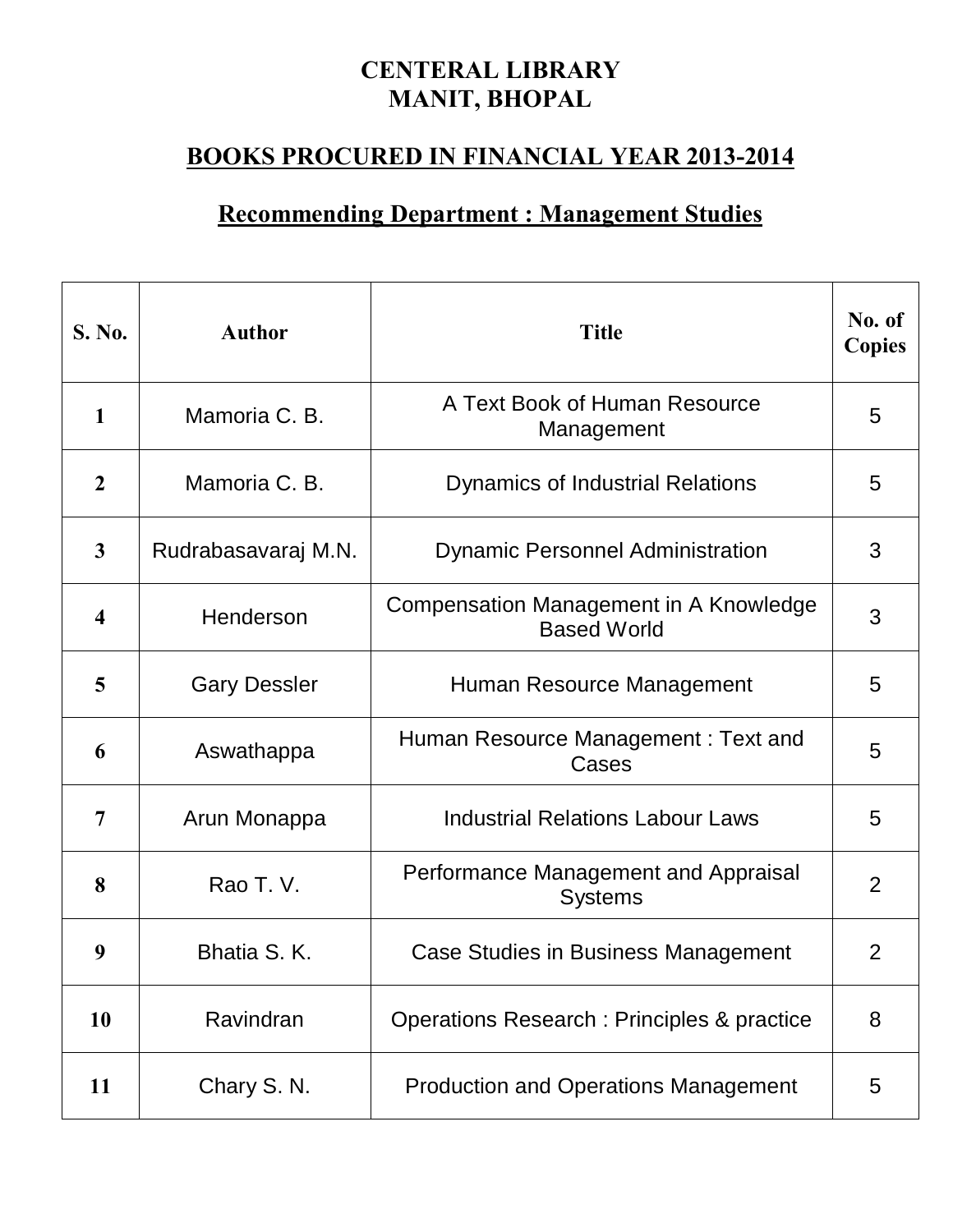| S. No. | <b>Author</b>      | <b>Title</b>                                                              | No. of<br><b>Copies</b> |
|--------|--------------------|---------------------------------------------------------------------------|-------------------------|
| 12     | <b>Rory Burks</b>  | <b>Project Management Planning and Control</b><br><b>Techniques</b>       | 8                       |
| 13     | Sanjiv Marwah      | <b>Project Management</b>                                                 | 3                       |
| 14     | Jack R. Meredith   | Project Management: A Managerial<br>Approach                              | 5                       |
| 15     | Larry Richman      | <b>Project Management Step by Step</b>                                    | 8                       |
| 16     | Choudhury S.       | <b>Project Management</b>                                                 | 3                       |
| 17     | Venkata Ratnam     | <b>Industrial Relations</b>                                               | 8                       |
| 18     | Mathew J. Manimala | Entrepreneurship Theory at the Crossroads:<br><b>Paradigms and Praxis</b> | 5                       |
| 19     | Alpana Trehan      | Entrepreneurship                                                          | 5                       |
| 20     | Kanishka Badi      | Management and Entrepreneurship                                           | 3                       |
| 21     | Roy                | Entrepreneurship                                                          | 8                       |
| 22     | <b>Udai Pareek</b> | <b>Understanding Organizational Behaviour</b>                             | 10                      |
| 23     | Ghosh T. P.        | <b>Accounting Standrards and Corporate</b><br><b>Accounting Practices</b> | 1                       |
| 24     | Ghosh T. P.        | <b>Ifrss Simplified</b>                                                   | 1                       |
| 25     | Sharma S.D.        | <b>Auditing Principles and Practice</b>                                   | $\overline{2}$          |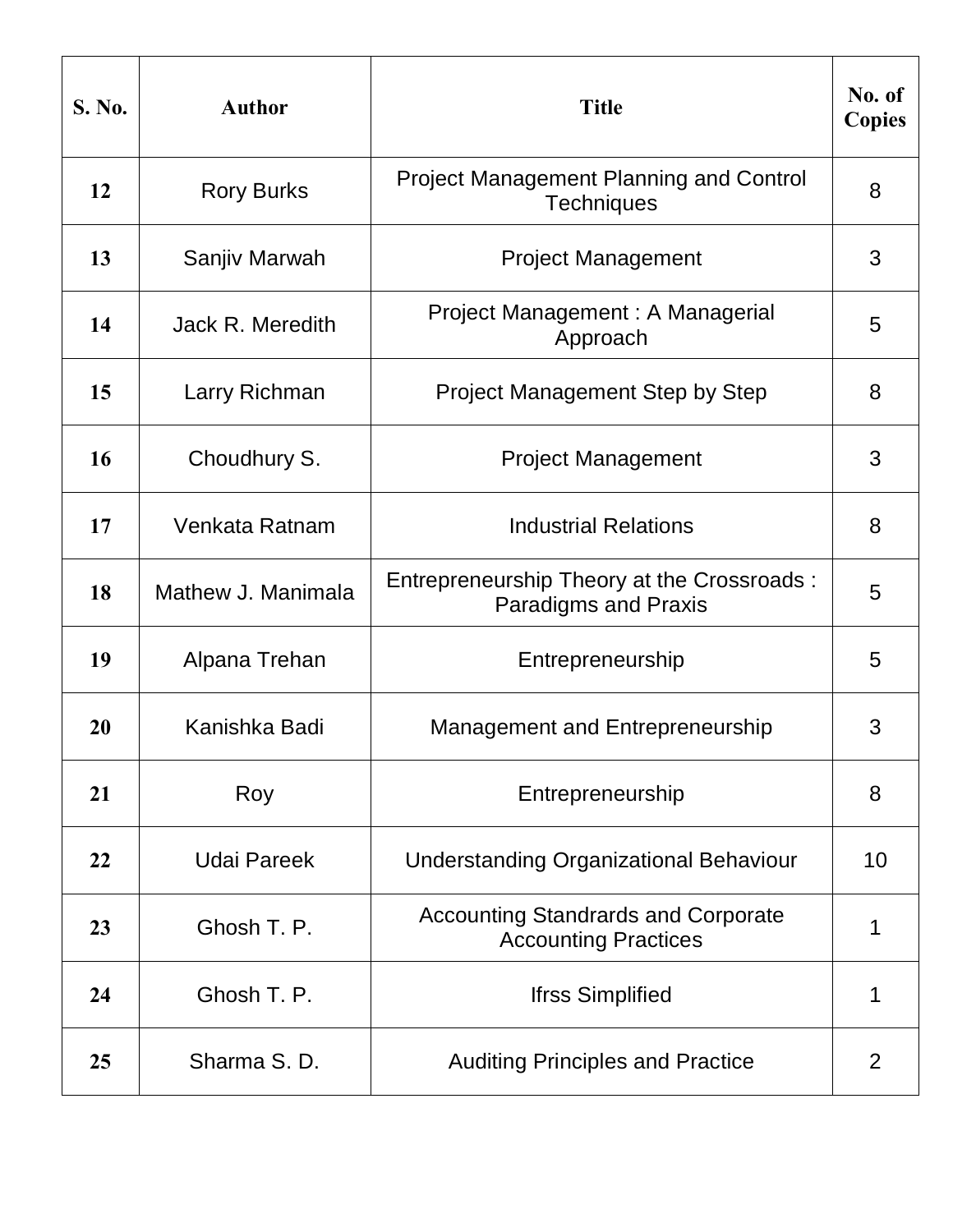| S. No. | <b>Author</b>                     | <b>Title</b>                                                      | No. of<br><b>Copies</b> |
|--------|-----------------------------------|-------------------------------------------------------------------|-------------------------|
| 26     | Indian inst. Of<br><b>Banking</b> | <b>Securities Markets and Products</b>                            | 1                       |
| 27     | Indian inst. Of<br><b>Banking</b> | Managing and Marketing of Financial<br><b>Services</b>            | 1                       |
| 28     | Indian inst. Of<br><b>Banking</b> | <b>Practitioners Book on Trade Finance</b>                        | 1                       |
| 29     | Indian inst. Of<br><b>Banking</b> | <b>Rural Banking Operations</b>                                   | 2                       |
| 30     | Indian inst. Of<br><b>Banking</b> | <b>Bank Financial Management</b>                                  | $\overline{2}$          |
| 31     | Indian inst. Of<br><b>Banking</b> | <b>Basics of Banking</b>                                          | 3                       |
| 32     | Inst. Of C. S. of India           | Banking and Insurance Law and Practice                            | 3                       |
| 33     | Icsi                              | Corporate Governance Modules of Best<br>Practices (set of 6 vols) | 1                       |
| 34     | Ruzbeh J.<br><b>Bodhanwala</b>    | Financial Management: Using Excel                                 | 1                       |
| 35     | Shukla M. B.                      | <b>Business Environment Text &amp; Cases</b>                      | 2                       |
| 36     | Neeru Vasisht                     | <b>Corporate Governance Value Ethics</b>                          | 1                       |
| 37     | Sinha K. K.                       | <b>Business Communication</b>                                     | 2                       |
| 38     | Ravindranath V. Badi              | <b>Business Environment</b>                                       | 5                       |
| 39     | Narendra Singh                    | <b>Advanced Financial Management</b>                              | 5                       |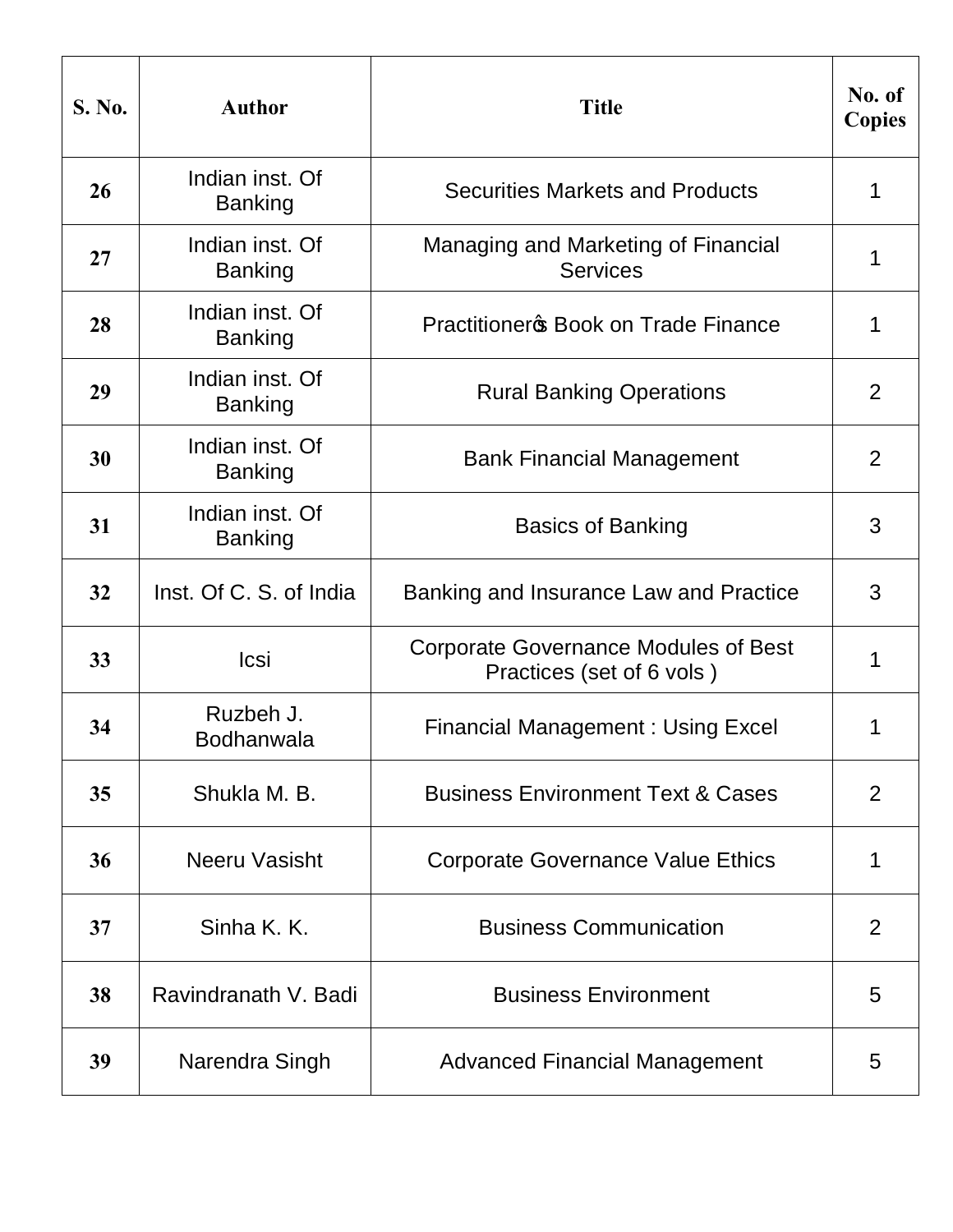| S. No. | <b>Author</b>         | <b>Title</b>                                                         | No. of<br><b>Copies</b> |
|--------|-----------------------|----------------------------------------------------------------------|-------------------------|
| 40     | <b>Vasant Desai</b>   | The Indian Financial System and<br>Development                       | 3                       |
| 41     | Vasant Desai          | The Indian Financial System and Financial<br><b>Market Operation</b> | 3                       |
| 42     | Gordon E.             | <b>Financial Markets and Services</b>                                | 3                       |
| 43     | Avadhani V. A.        | <b>Financial Services in India</b>                                   | 3                       |
| 44     | Avadhani V. A.        | <b>Investment Management</b>                                         | 3                       |
| 45     | Banumathy             | <b>Retail Marketing</b>                                              | 3                       |
| 46     | Ravindranath V. Badi  | <b>Rural Marketing</b>                                               | 3                       |
| 47     | Rayudu C. S.          | Communication                                                        | 3                       |
| 48     | William J. Baumol     | Microeconomics: Theory and Applications                              | 5                       |
| 49     | <b>Gregory Mankiw</b> | <b>Principles of Macroeconomics</b>                                  | 3                       |
| 50     | <b>Gregory Mankiw</b> | <b>Principles of Macroeconomics</b>                                  | 3                       |
| 51     | <b>Blackwell</b>      | <b>Consumer Behaviour</b>                                            | 2                       |
| 52     | Churchill & Lacobucci | Marketing Research: A South Asian                                    | 2                       |
| 53     | Pradhan               | Marketing Management A Cashbook                                      | $\overline{2}$          |